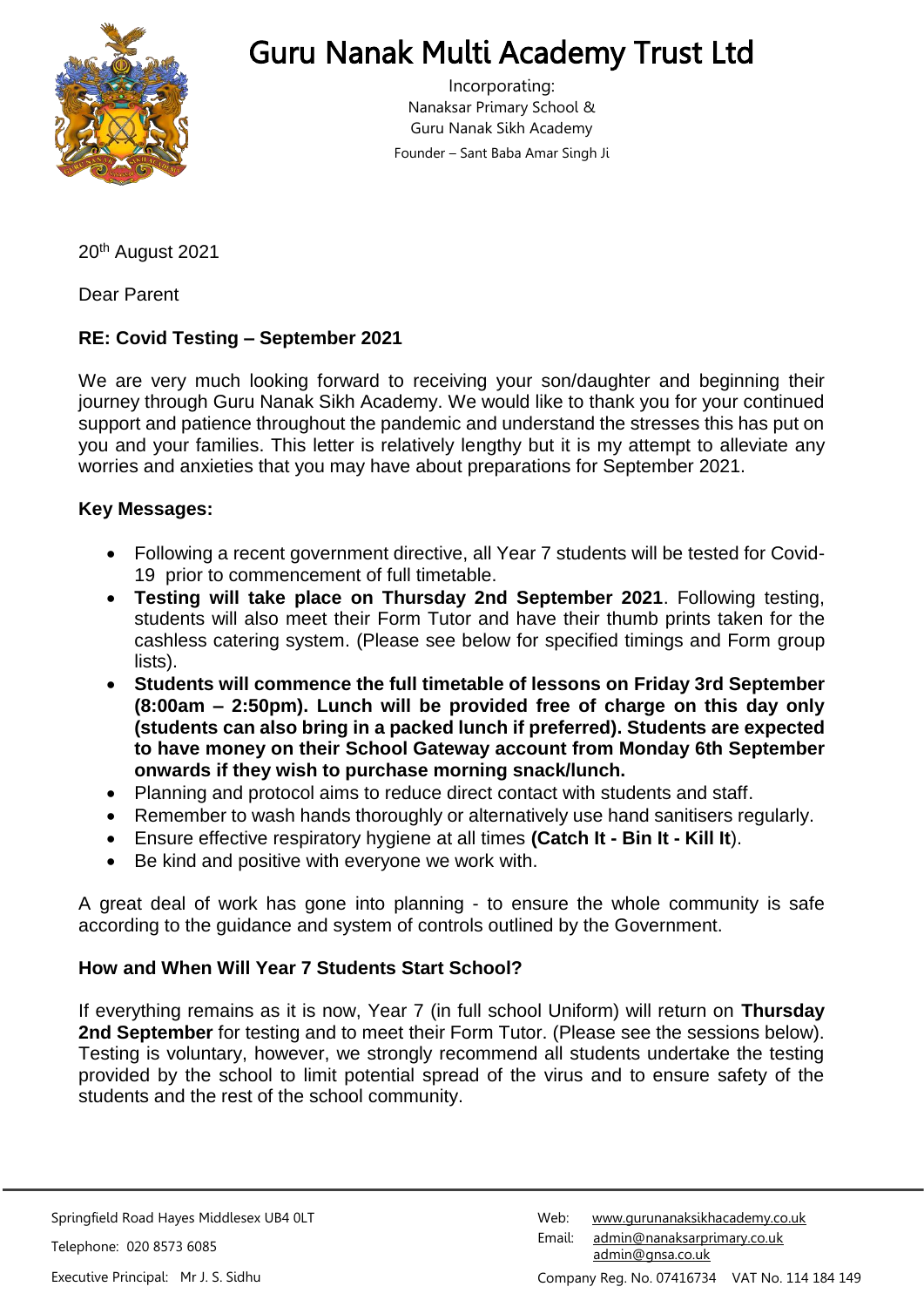| <b>Year and</b><br><b>Form</b><br>Group | <b>Date</b>          | <b>Time</b>           | <b>Important Information</b>                                                                                  |  |
|-----------------------------------------|----------------------|-----------------------|---------------------------------------------------------------------------------------------------------------|--|
| Year <sub>7</sub><br><b>Forms</b>       |                      |                       |                                                                                                               |  |
| Austin &                                | Thursday             | $8:30am -$            | Year 7 students will attend school on Thursday                                                                |  |
| <b>Brunel</b>                           | 2nd Sept             | 10:00am               | 2nd Sept for testing only and to meet their new                                                               |  |
| Franklin &<br>Harvey                    | Thursday<br>2nd Sept | $9:00$ am-<br>10:30am | Form Tutor, Year 7 students will attend school<br>on Friday 3rd September as normal from<br>8:00am to 2:50pm. |  |
| Pankhurst &                             | Thursday             | $9:30$ am-            |                                                                                                               |  |
| Seacole                                 | 2nd Sept             | 11:00am               |                                                                                                               |  |
| Mandela &                               | Thursday             | $10:00am -$           |                                                                                                               |  |
| <b>Theresa</b>                          | 2nd Sept             | 11:30am               |                                                                                                               |  |

It is important that you check which form your child is in and arrive at school promptly at the given times above. Your child will be tested in a safe environment and will then have their biometrics taken for the canteen cashless system. Following this, they will have some time with their Form Tutors and to meet the rest of their class.

Your child must be dropped off at the Secondary entrance to the school and will be escorted to the Sports Hall for testing. The testing (Coronavirus Ag Rapid test) will be a nasal swab administered by the student and takes approximately 20 - 30 minutes to process by a trained member of staff.

If a student tests positive, they will need to be collected from school and book a PCR test to confirm positive result and follow government advice.

If the student's result is negative, they will continue with the sessions with their Form Tutor and be collected at the allocated time. They do not need to bring anything with them except a water bottle. Students will then leave according to their given timings.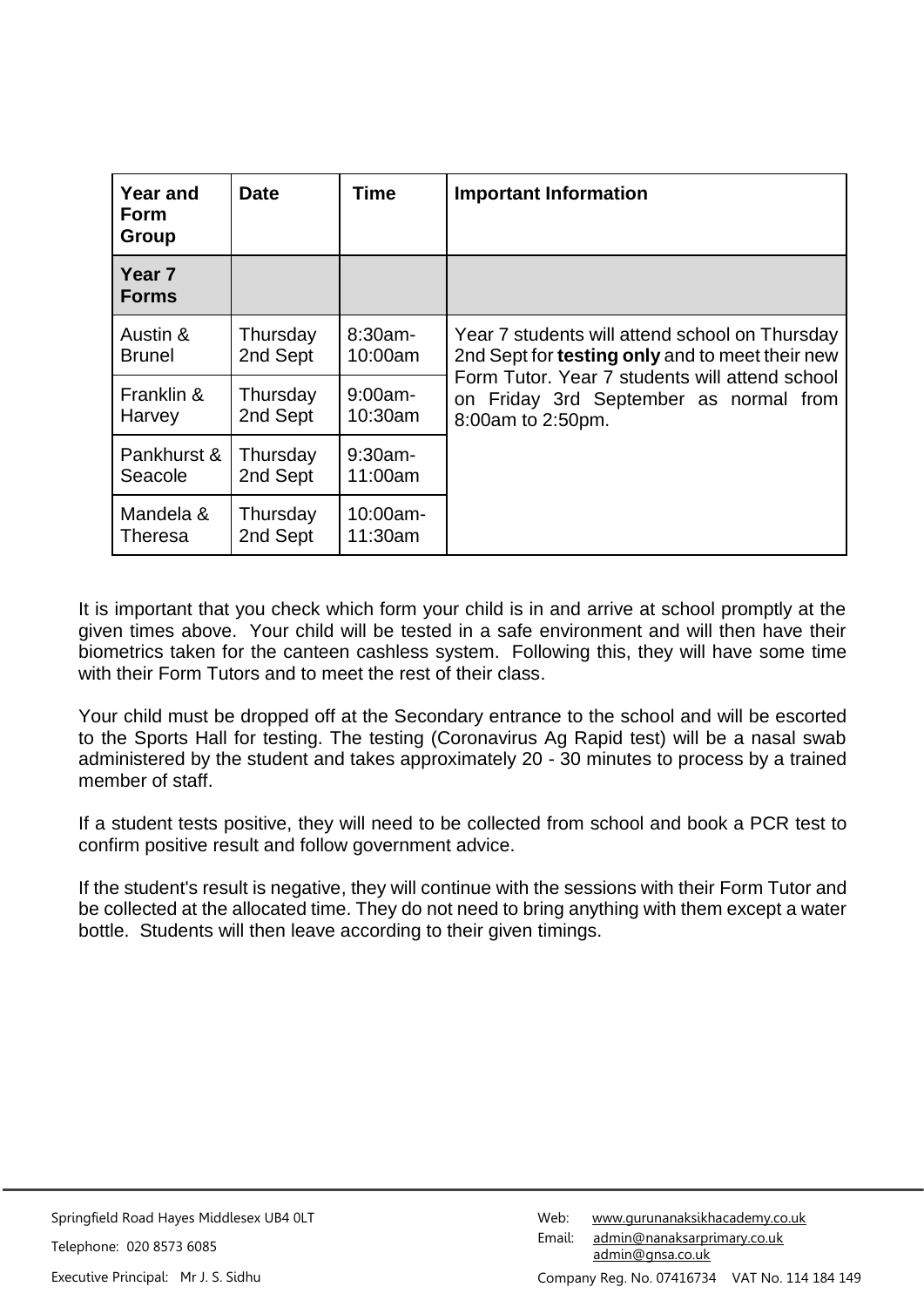## **Form Groupings for September 2021**

| <b>Austin</b>   |                | <b>Brunel</b> |                 | <b>Seacole</b>       |                        |
|-----------------|----------------|---------------|-----------------|----------------------|------------------------|
| Ranjodh         | Grewal         | Arjun Ajith   | Pai             | Agamjot              | Pahuja                 |
| Namanpree       | Singh          |               |                 | Yuvraj               | Grewal                 |
|                 |                | Urmeet        | Dawan           |                      |                        |
| Karanbeer       | <b>Bhullar</b> | Harveer       | Sethi           | Angad                | Kapoor                 |
| Jay             | Gill           | Ashmit        | Thakker         | <b>Dillon</b>        | <b>Bassi</b>           |
| <b>Divnique</b> | Khuran<br>a    | Jaiveer       | Sachdeva        | Praval               | Patel                  |
| Ajit            | Singh          | Tanveer       | Singh           | Jiven                | <b>Thind</b>           |
| Maheep          | Singh          | Amarvir       | Sidhu           | Manjeevan            | Gill                   |
| Anmolpreet      | Singh          | Sehaj         | Heer            | Iknoor               | Singh                  |
| Aanya           | Teji           | Kevinpreet    | Chopra          | Harman               | Grewal                 |
| Charanpree      | Gura           | Sanena        | <b>Dhaliwal</b> | Ria                  | Khilnani               |
| Jasmine<br>Kaur | Sokhi          | Amrit         | <b>Bilkhu</b>   | Lara                 | <b>Babber</b>          |
| Minat           | Kaur           | Kiranjit      | Sidhu           | Aaina                | Chopra                 |
| Simreen         | Thind          | Jasmine       | Kaur            | Noori                | Grover                 |
| Harleen         | Gurna          | Hashleen      | Lamba           | Shelby               | Grewal                 |
| Sajnit          | Kapoor         | Kamanpree     | <b>Dhaliwal</b> | Tiya                 | Odedra                 |
| Rimneet         | <b>Thiara</b>  | Dansiya       | Piratheepa<br>n | Akalpreet            | Duhra                  |
| Umika           | Gulati         | Maya          | Saroye          | Ishika               | Ahitan                 |
| <b>Dillon</b>   | Kalsi          | Angelika      | Vedi            | Thivarthigasarm<br>а | Thivakarewarasarm<br>a |
| Navdeep         | Singh          | Sahibdeep     | Sira            | Tiya                 | Mohanlal               |
| Nimrat          | Chana          | Heerthiga     | Jeyakumar       | Kamran               | Virdee                 |
| Gobind          | <b>Dhillon</b> | Arandeep      | Johal           | Ayaan                | Khan                   |
| Kavneet         | Singh          | Mansimran     | <b>Bhattia</b>  | Yuvraj               | Singh                  |
| Jiya            | Kaur           | Malvin        | Kapoor          | Timrath              | <b>Virk</b>            |
| Xandervir       | Gidar          | Jaspreet      | Grover          | Navneet              | Sandhu                 |
| Peyton          | Kamal          | Robin         | Marwaha         | Tamanpreet           | Khalsa                 |
| Ranbir          | Singh          | Hanisha       | Kalyan          | Jaipreet             | Hans                   |
|                 |                | Kishor        | Sivarajah       | Ranvir               | <b>Bains</b>           |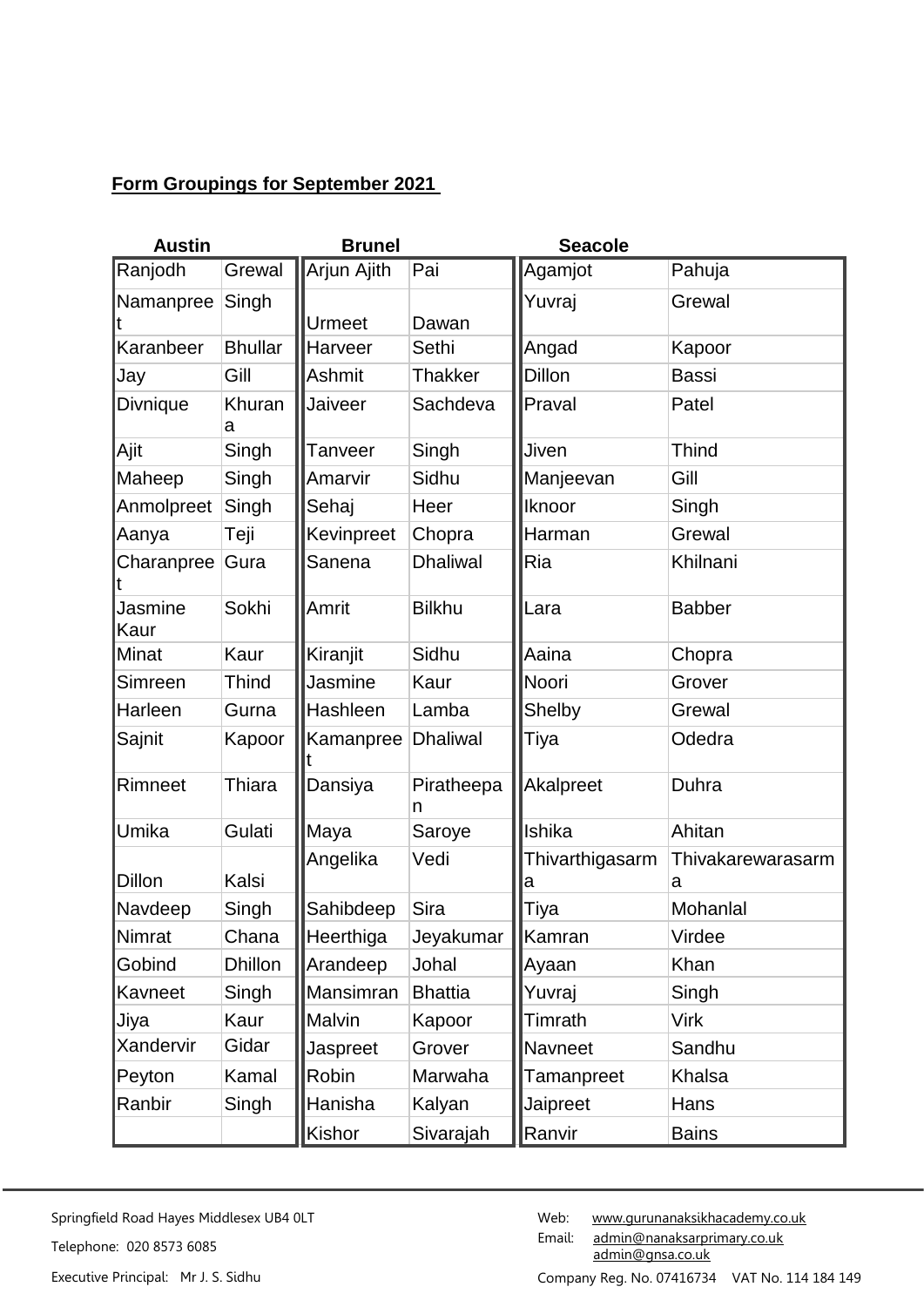| <b>Pankhurst</b> |                | <b>Harvey</b>   |                |                  | <b>Franklin</b> |
|------------------|----------------|-----------------|----------------|------------------|-----------------|
| Yudhvir          | Singh          | Rehen           | Nagpal         | Gurneet          | Wadhva          |
| Sahib            | Gill           | Amar            | Randhawa       | Channpreet       | Singh           |
| Sartaj           | Singh          | Jasjeet         | Singh          | Jujhar           | Arora           |
| Sehejbir         | <b>Dhillon</b> | Ashwin          | Sajdeva        | Sandev           | Chhina          |
| Gavin            | Singh          | Ajeeban         | Suthakaran     | Arjun            | Jhuti           |
| Harleen          | Singh          | Mantej          | Chohan         | Jaswinder        | Singh           |
| Jasraj           | Bajaj          | Sahibdeep       | Singh          | Mahtab           | Gosal           |
| Harvinder        | Virdee         | Guraditta       | Gill           | Rajveer          | Verma           |
| Shamli           | Saha           | Rajdeep         | Sarna          | Mannat           | Sedana          |
| Aarabhi          | Hari           | Galav           | Dhanjal        | Avani            | Mann            |
| Varunpreet Sidhu |                | Mananya         | Kaur           | Rajpeet          | Kaur            |
| Prabhpreet Bains |                | Khushveen       | Gulati         | <b>Birti</b>     | Kaur            |
| Harleen          | Nandha         | Gurveen         | Kaur           | Parneet          | Randhawa        |
| Sanchia          | Madhan         | Sachleen        | Dang           | Sasika           | Mahendrarajah   |
| Keerit           | Khosa          | Kareena         | Kanda          | Rythamdeep Thind |                 |
| Simrat           | Kayale         | Prableen        | Kaur           | Anshika          | Singh           |
| Jassimar         | Kaur           | Ashmine         | Sidana         | Avni             | Kapoor          |
| Kaur             | Janjot         | Taranjeet       | Singh          | Raul             | Kayastha        |
| Deol             | Komelpreet     | Jaslagan        | Chadha         | Praveen          | <b>GABBA</b>    |
| Malhotra         | Tajasveer      | Harsh           | Pandya         | Nirusha          | Selvarajah      |
| Rohan            | <b>Thakkar</b> | Rhea            | Johal          | Prabhnoor        | Kappur          |
| Savraj           | Grewal         | Anjleen         | Kaur           | Hashvin          | Rawil           |
| Manveeta         | <b>Bains</b>   | Kimshan         | Ashokumar      | Tashleen         | Medan           |
| Ahilaash         | Jeyatharan     | Amanpreet       | Atwal          | Avneet           | Kaur            |
| Jannat           | Kaur           | Kunwarvir Singh | <b>Dhillon</b> | Jobandeep        | Kaur            |
| Hershvin         | Safri          | Jasraj          | Nagpal         | Tamsin           | <b>Badhan</b>   |
|                  |                | Janjot          | Kaur           |                  |                 |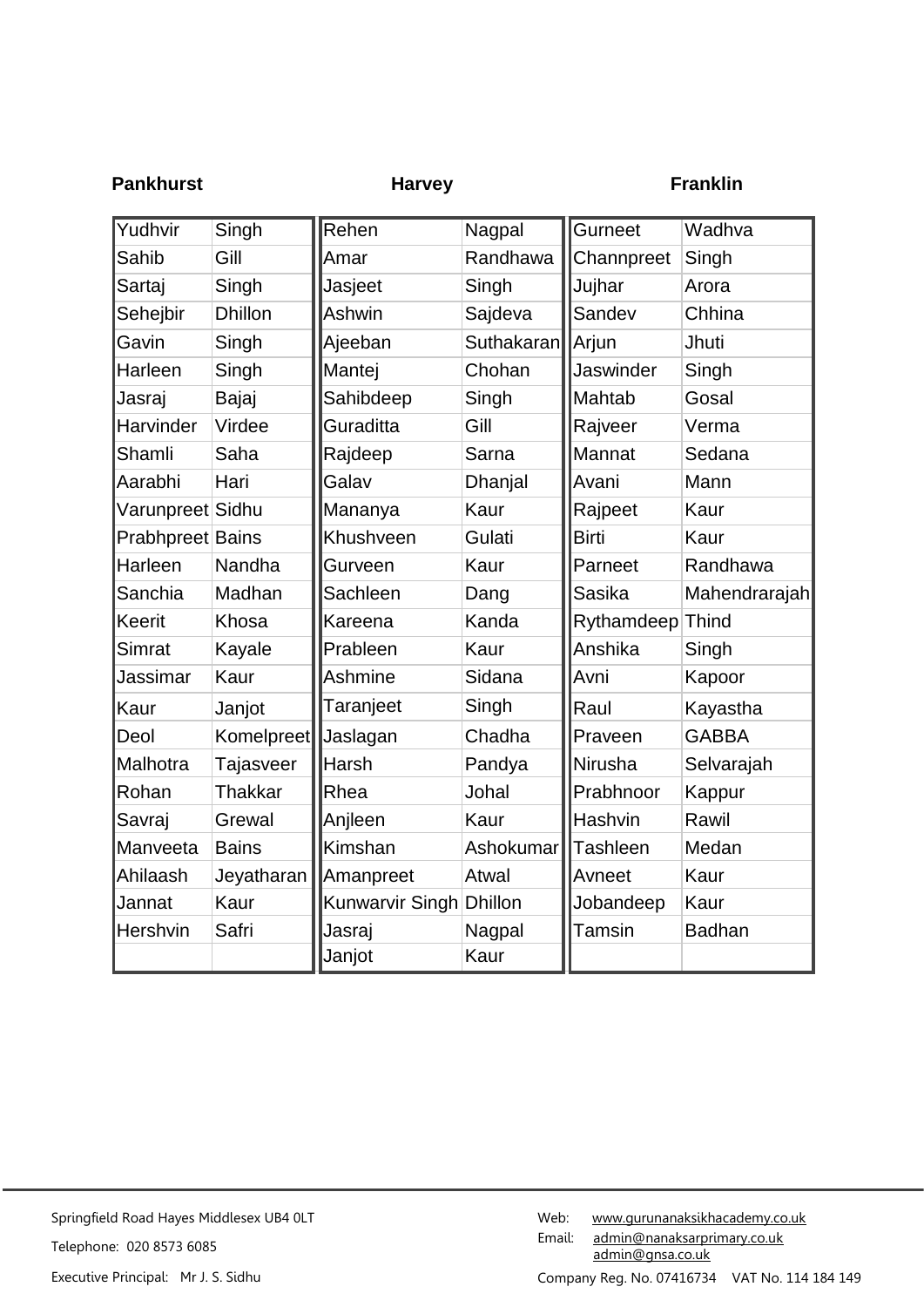| <b>Mandela</b>   |                 | <b>Theresa</b>  |                 |
|------------------|-----------------|-----------------|-----------------|
|                  | Arora           | <b>Harkirat</b> | Malhi           |
| <b>Bavneet</b>   |                 |                 |                 |
| Harman           | <b>Riyat</b>    | Harsh           | Bal             |
| Karanjeet        | Walia           | Jigarjit        | Johal           |
| Sanjog           | Gill            | Harjan          | <b>Bharrich</b> |
| Sukhraj          | Bal             | Harmeet         | Chopra          |
| Simranjeet       | Pallan          | Sahibjot        | Cheema          |
| Gurveer          | Sandhu          | Prabhmilan      | Singh           |
| <b>Harshneet</b> | Sajdewa         | Angad           | Saggu           |
| Jaskirath        | Kohli           | Prabhroop       | <b>Makkar</b>   |
| Gauri            | Handa           | Eishmeen        | Hans            |
| <b>Navneet</b>   | <b>Dhaliwal</b> | Navjit          | Kaur            |
| Ramjeet          | Kaur            | Harjot          | Shinji          |
| Pavleen          | Ghattora        | Pia             | Randhawa        |
| Manpreet         | Anand           | Ekam            | Singh           |
| Parineet         | Arora           | Harbani         | Chaggar         |
| Gurnoor          | Sira            | Jasneet         | Singh           |
| Jasmin           | Kaneja          | Inderjot        | Singh           |
| Trikha           | Madhan          | Amrita          | Athwain         |
| Savgun           | Ghumman         | <b>Hashneet</b> | Kaur            |
| Avneet           | Chawla          | Kabesha         | Prabaharan      |
| Tirath           | Sandhar         | Gurleen         | Josan           |
| Apinanth         | kirupananthan   | Harjot          | Shini           |
| Jasmeen          | Chana           | Ranveer         | Chopra          |
| <b>Kulnek</b>    | Gabha           | Saroop          | Panesar         |
| Vithushaan       | Thangeswaran    | Zayden          | Remtulla        |
| Taran            | Chana           | Riyana          | Mahey           |
| Demi             | Daine           |                 |                 |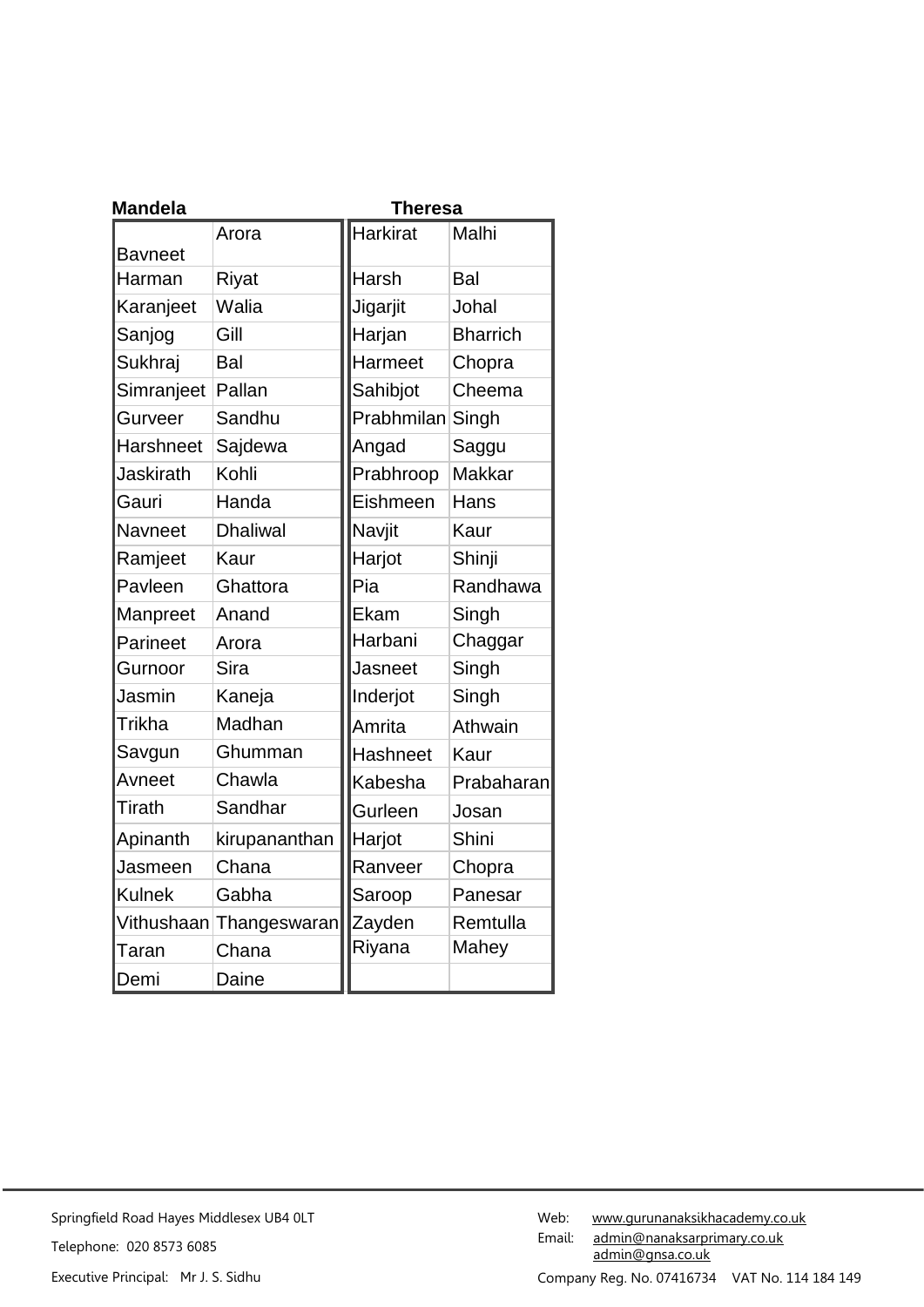In addition to the above, it is important to reiterate the points made in the online parent meeting in July. Your child should not bring any valuables into school. Students have been informed that there will no longer be any locker facilities. Students will have the option to leave their belongings in open pigeon holes at their own risk.

We would also like to remind students of the Mobile Device Policy at the school. We do NOT allow the use of mobile phones on site. Any student seen with a mobile phone (whether being used or not) will have it confiscated and parents will be contacted for it to be collected from the school office.

Reminder- full school uniform must be worn. Please see uniform details below which can also be found in the parent handbook on our school website.

| <b>GIRLS UNIFORM</b>                                                                                                                                                                                                                                                                                                                                                                                               |                                                                                                                                                                                                                                                                                                                                                                                                                                                                                                                                                                                                                                                                                                                                         |  |  |
|--------------------------------------------------------------------------------------------------------------------------------------------------------------------------------------------------------------------------------------------------------------------------------------------------------------------------------------------------------------------------------------------------------------------|-----------------------------------------------------------------------------------------------------------------------------------------------------------------------------------------------------------------------------------------------------------------------------------------------------------------------------------------------------------------------------------------------------------------------------------------------------------------------------------------------------------------------------------------------------------------------------------------------------------------------------------------------------------------------------------------------------------------------------------------|--|--|
| Girls are permitted to wear the current traditional uniform already in place at GNSA (Option 1) OR an<br>alternative option as outlined below (Option 2).                                                                                                                                                                                                                                                          |                                                                                                                                                                                                                                                                                                                                                                                                                                                                                                                                                                                                                                                                                                                                         |  |  |
| <b>OPTION 1</b>                                                                                                                                                                                                                                                                                                                                                                                                    | <b>OPTION 2</b>                                                                                                                                                                                                                                                                                                                                                                                                                                                                                                                                                                                                                                                                                                                         |  |  |
| • Royal blue blazer with embroidered school<br>badge.<br>• Grey GNSA knitted cardigan with orange and<br>blue stripe in the 'V'.<br>Traditional white suit and salwar.<br>• White GNSA Chunni with blue border.<br>• Black flat-heeled formal school shoes (Shoe<br>laces must be black. No trainers or canvas shoes.<br>Shoes must be leather/leather look and without<br>fashion accessories or embellishments). | • Royal blue blazer with embroidered school<br>badge.<br>• Grey GNSA knitted cardigan with orange and<br>blue stripe in the 'V'.<br>• Plain black straight leg, loose fitting school<br>trousers with no buckles/other fashion<br>accessories or visible labels. No stretchy<br>material. No hipsters or leggings.<br>. Plain white polyester/cotton shirt with collar,<br>long or short sleeves.<br>• Orange school tie with school motif.<br>. White GNSA Chunni with blue border or<br>black/dark blue Ramal as head covering.<br>• Black flat-heeled formal school shoes (Shoe<br>laces must be black. No trainers or canvas<br>shoes. Shoes must be leather/leather look and<br>without fashion accessories or<br>embellishments). |  |  |